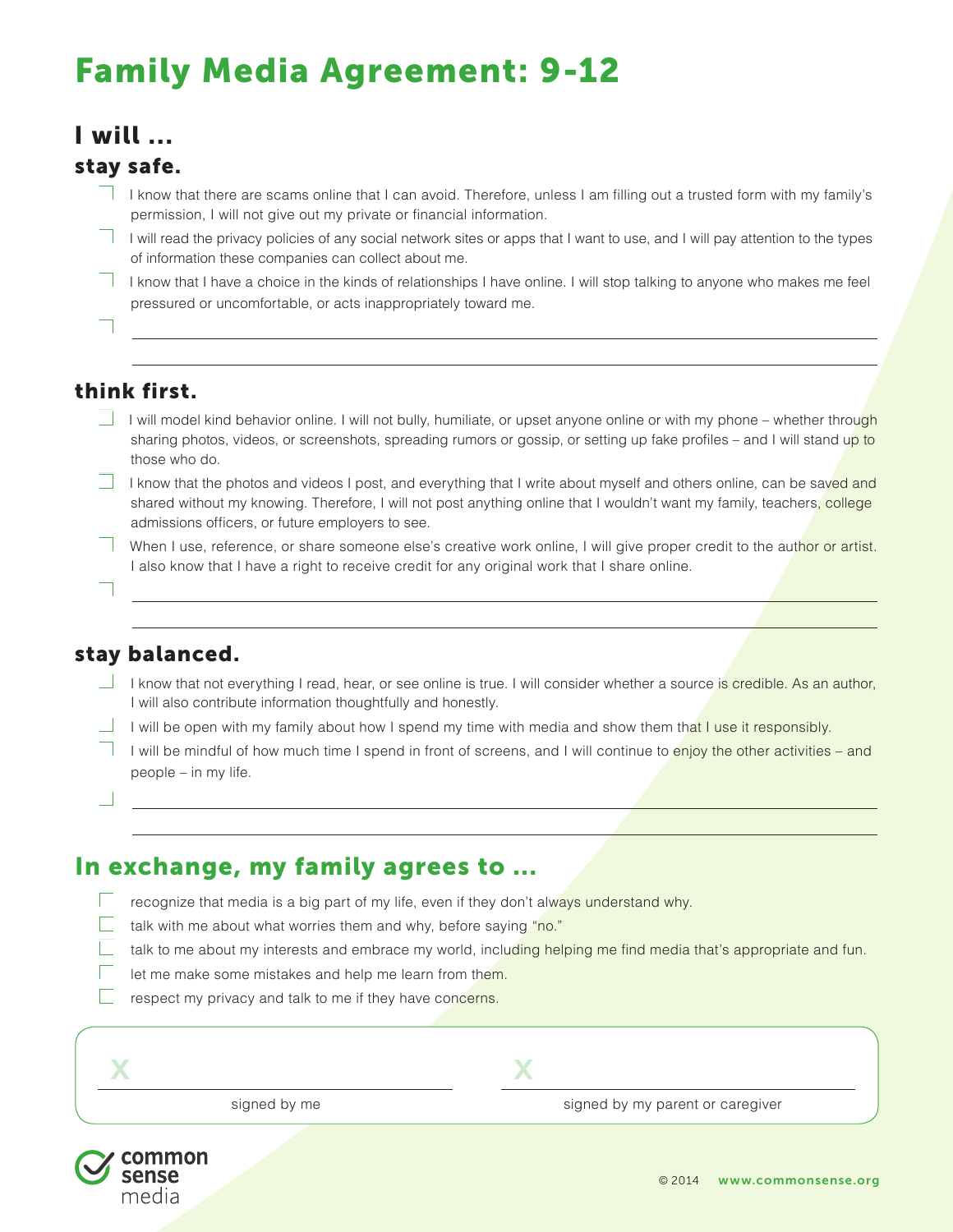# Customizable Device Contract

## Things to keep in mind...

Before creating a family contract about your kid's personal or school-issued device, talk about how the device will be used at home. Use the suggested guidelines below to help make sure that you and your kid are on the same page. Then use the customizable form to outline your agreed-upon expectations.

## Where, When, & How Long?

- **Decide where you're comfortable having your kid use the device.** Can they only use it in family spaces, like a family room or kitchen? Can they bring it into their bedroom or the bathroom? Can they use it at the dinner table?
- **Consider the difference between using a device for homework and using it for entertainment.** Your kid's school may have specific policies for what a device is to be used for and by whom (e.g., no siblings!).
- **Talk about what it means to "balance" time spent with technology, media, and other activities.** What are some steps your family can take to balance screen time with face-to-face time? Do you want to make the dinner table a device-free zone, in which no family member (not even the adults) may use a cell phone, tablet, or computer? Do you want to set a curfew for when devices need to be shut off?

## Checking In

- **Explain that as the parent or caregiver, part of your job is to guide them.** Identify ways to maintain open, honest communication with your kids about their device.
- **Discuss how you'll monitor the device.** Do you want to check up on your kid's activity? If so, how? Will you ask your kid to give you access to emails, texts, and IMs? Will you review his or her search history (which can be deleted) from time to time?
- **Talk with your kid about the kinds of apps they'll be using and accounts they'll have.** Ask them to show you their favorites, as well as the ones they use most. How do they work? What's so cool about them? How do these tools support their learning?

## Privacy Settings

- **Practice creating a strong password together.** Use at least eight characters (mixing letters, numbers, and symbols) and avoid including any private information such as names, addresses, birth dates, etc. Remember to have your kid write down usernames and passwords and keep the information stored in a safe place.
- **Discuss the importance of not sharing passwords with others**, and decide whether parents should be an exception to the rule. One idea is to have kids create their own passwords but then keep them accessible to parents in a sealed envelope for emergencies.
- **Review privacy policies and privacy settings together.** Make sure your kids understand what private and personal information companies may or may not be collecting. Decide how public or private an audience you all are comfortable with when it comes to sharing and posting.

### Care & Maintenance

- **Discuss what you consider to be responsible care and maintenance of what are often expensive tools.** Where will the device be stored and charged at home? Why is it important to treat the device gently and not shove it into a backpack?
- **Outline the responsibility factor.** Discuss what will happen and who's responsible if the device gets stolen, lost, or broken — even if by accident.

### Communicating Responsibly Online

- **Talk about the difference between using the device to communicate with classmates for school-related work and**  using it for hanging out or goofing off with friends. What are the school's guidelines for appropriate use? How will you enforce similar expectations at home?
- **Discuss your family rules for social networking and messaging** with people they know, sort of know, or don't know at all. What does it mean to be respectful to and respected by others? What does that look like? Use this as a springboard for a discussion about cyberbullying, privacy, and safety.